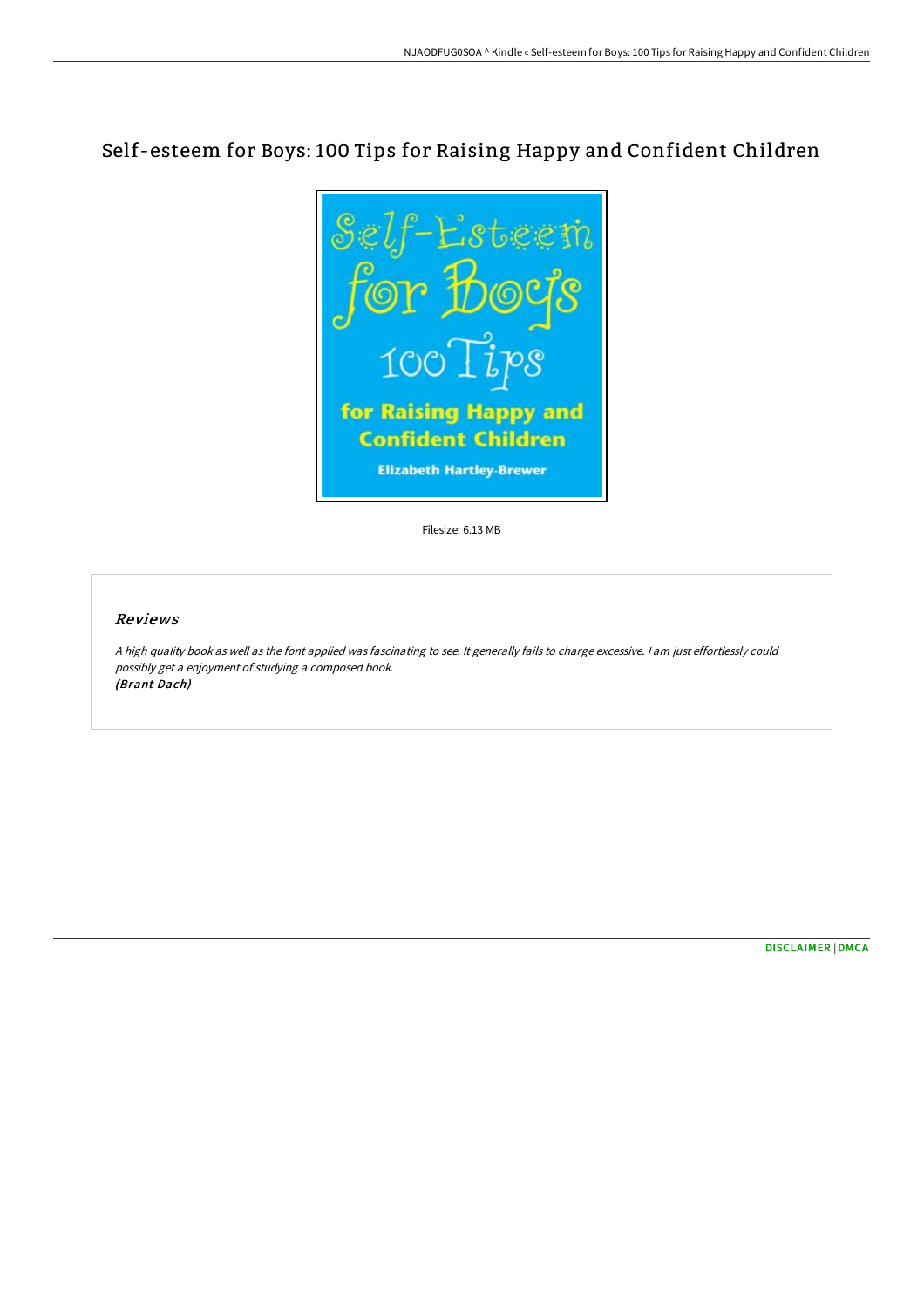## SELF-ESTEEM FOR BOYS: 100 TIPS FOR RAISING HAPPY AND CONFIDENT CHILDREN



To read Self-esteem for Boys: 100 Tips for Raising Happy and Confident Children PDF, remember to follow the hyperlink below and download the file or get access to other information that are highly relevant to SELF-ESTEEM FOR BOYS: 100 TIPS FOR RAISING HAPPY AND CONFIDENT CHILDREN ebook.

Ebury Publishing. Paperback. Book Condition: new. BRAND NEW, Self-esteem for Boys: 100 Tips for Raising Happy and Confident Children, Elizabeth Hartley-Brewer, SELF-ESTEEM FOR BOYS is an essential guide for helping parents and tea chers support boys through the difficulties of growing up. Self-esteem is what every parent wishes their son to have. It is his passport to a happier, more fulfilled life. The quiet confidence that self-respect gives to boys ensures that they learn to learn, play, love and commun icate better. This practical book suggests ways to handle difficult stages in boys' lives, and when they are likely to occur, so that those who deal with them may help them to gain self-esteem. Elizabeth Hartley-Brewer shows how to: --Understand the challenges and opportunities that boys face today; --Help boys develop the inner strength to resist peer group demands; --Manage boys' behaviour in a way that preserves and promotes their self -esteem; --Respond sensitively when boys suffer setbacks;

 $_{\rm PDF}$ Read [Self-esteem](http://techno-pub.tech/self-esteem-for-boys-100-tips-for-raising-happy-.html) for Boys: 100 Tips for Raising Happy and Confident Children Online B Download PDF [Self-esteem](http://techno-pub.tech/self-esteem-for-boys-100-tips-for-raising-happy-.html) for Boys: 100 Tips for Raising Happy and Confident Children